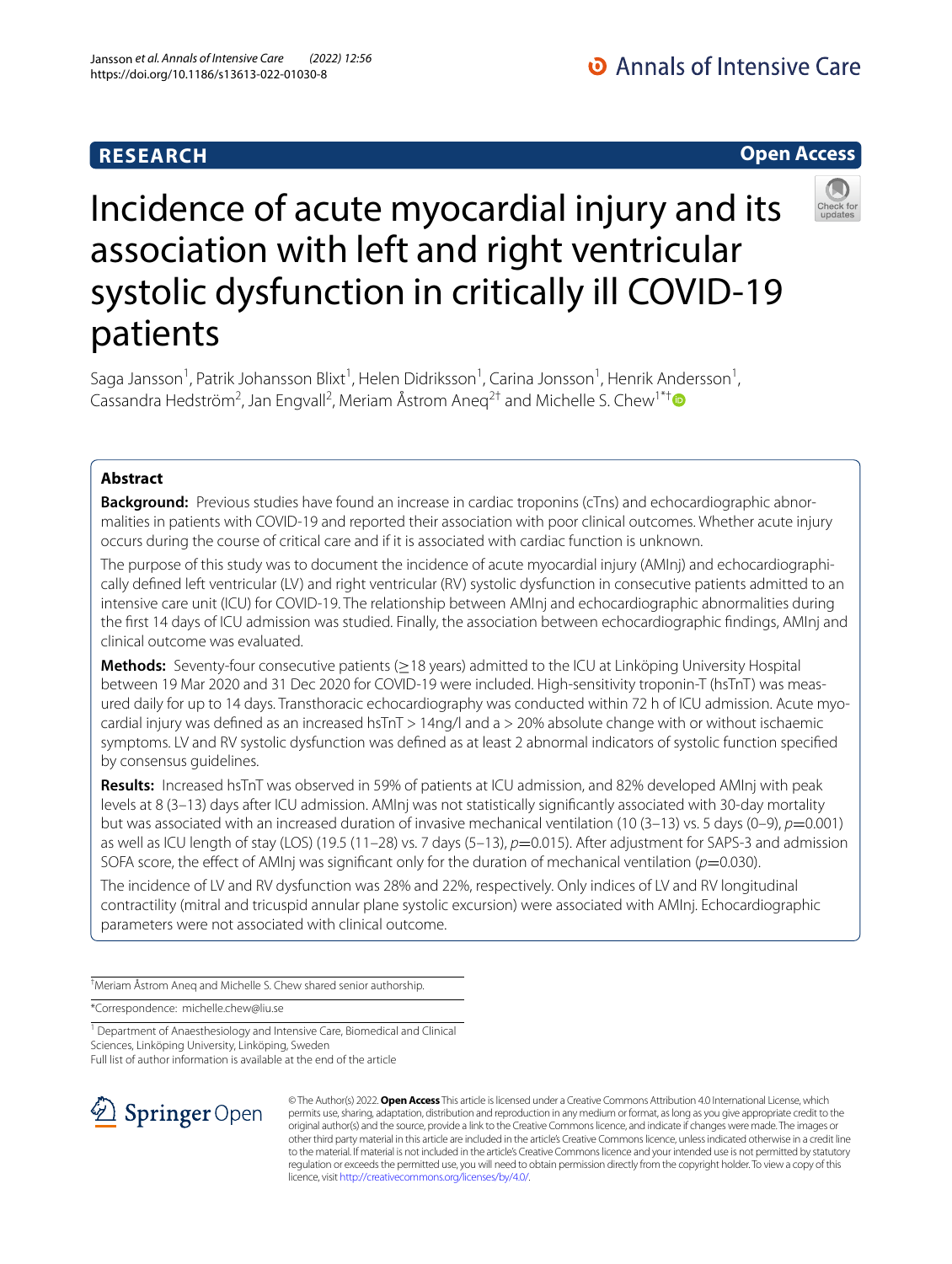**Conclusions:** Myocardial injury is common in critically ill patients with COVID-19, with AMInj developing in more than 80% after ICU admission. In contrast, LV and RV dysfunction occurred in approximately one-quarter of patients. AMInj was associated with an increased need for mechanical ventilation and ICU LOS but neither AMInj nor ventricular dysfunction was signifcantly associated with mortality.

**Keywords:** COVID-19, Intensive care, Acute myocardial injury, Ventricular dysfunction, Echocardiography, Cardiac troponins

## **Background**

Severe Acute Respiratory Syndrome Coronavirus 2 (SARS-CoV-2) causes a plethora of symptoms and complications, afecting several organ systems, including the cardiovascular system  $[1]$  $[1]$ . The mechanisms behind how COVID-19 harms the heart remain unclear, and include direct damage to cardiomyocytes, an exaggerated immune response causing indirect damage, hypoxia, coronary spasm, microthrombi and/or direct endothelial/vascular injury, and potential injury from cardiotoxic drugs  $[2, 3]$  $[2, 3]$  $[2, 3]$  $[2, 3]$ . The prevalence of myocardial injury in COVID-19 ranges from 7 to  $62.6\%$  [\[1\]](#page-9-0). This wide range may be explained by diferent patient populations, defnitions, and the assays used in underlying studies. In addition, it may not refect the entire population, since cardiac troponins (cTns) are often not routinely analyzed.

Myocardial injury appears to be linked to severity of COVID-19 disease and mortality [[4](#page-9-3)[–10](#page-9-4)]. Mortality from COVID-19 is reported to be higher among hospitalized patients with myocardial injury, compared to those without, [\[4](#page-9-3), [6,](#page-9-5) [7,](#page-9-6) [11](#page-9-7), [12\]](#page-9-8). Indicating that myocardial injury may portend a poorer prognosis. However, since severe hypoxaemia, cardiovascular and other comorbidities are common among hospitalized COVID-19 patients, it is conceivable that preexisting myocardial injury exists in a proportion of patients. It is not known if critical illness itself is an antecedent event for further myocardial injury, and if the occurrence of an acute injury during intensive care may be associated with adverse outcomes. Although many studies report on the incidence of myocardial injury, none have explored whether myocardial injury is an acute event. The incidence of acute myocardial injury (AMInj) according to current consensus defnitions [[13](#page-9-9)] requires a demonstrable dynamic change in cTns. This may be clinically important as treatment and prognosis of these patients may difer to patients with increased levels of cTn but without any acute injury. The association between AMInj and cardiac function abnormalities has not been well investigated.

Studies show that left ventricular (LV) and right ventricular (RV) abnormalities occur commonly in hospitalized COVID-19 patients [[17](#page-9-10), [18\]](#page-9-11). Cardiac function is most often measured using echocardiography in the critically ill. RV abnormalities appear to be more common than LV abnormalities and suggest an association between RV dysfunction, disease severity and mortality [[19,](#page-9-12) [20\]](#page-9-13). Yet, a comprehensive review of echocardiographic studies of COVID-19 patients reported preserved global LV function, and variable fndings regarding the RV. Specifcally, normal echocardiographic fndings were found in about 50% of subjects, with usually unafected left ventricular ejection fraction. Although RV dysfunction seemed more likely associated with increased mortality, insufficient information was available to draw robust conclusions about this relationship [[21\]](#page-9-14).

Thus, several important knowledge gaps remain. First, only few studies exist for unselected critically ill patients with systematic data collection. Therefore, the true incidence of echocardiographically defned ventricular dysfunction is not known. Second, we are not aware of any studies investigating the incidence of AMInj defned by consensus guidelines among critically ill patients admitted to ICUs for COVID-19 disease. Third, it is unknown whether left and right ventricular dysfunctions are related to AMInj in critically ill COVID-19 patients.

The aim of this study was to investigate the incidence of AMInj the frst 14 days of ICU admission and echocardiographically defned left and right ventricular systolic dysfunctions during the frst 72 h of ICU admission in consecutive patients admitted to the intensive care unit at a tertiary hospital in Sweden. Furthermore, we investigated the relationship between AMInj and echocardiographic abnormalities. A secondary aim was to evaluate the association between echocardiographic fndings, AMInj and clinical outcome.

# **Methods**

This is a retrospective, cohort study of patients with confrmed SARS-CoV-2 infection and COVID-19 disease admitted to the ICU of Linköping University Hospital in Sweden during the 2020 pandemic. The study was approved by the Swedish Ethical Review Authority (Dnr 2020-01884) without the requirement for written informed consent from individual patients due to its retrospective, observational nature.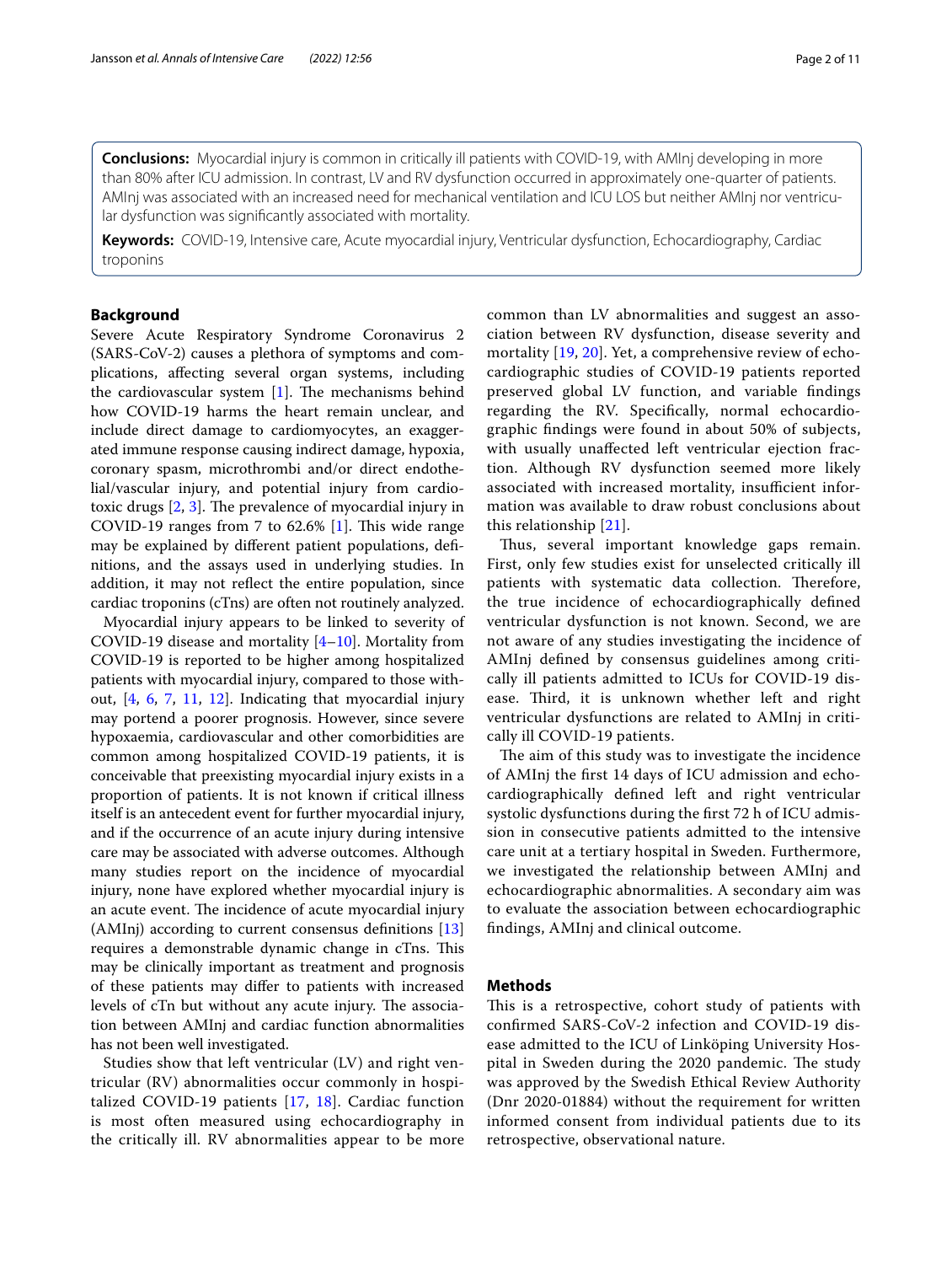## **Patients**

Adult patients ≥18 years of age admitted to the ICU at Linköping University Hospital with COVID-19 from 1 March to 31 December 2020 were identifed with the ICD-10 diagnosis code U07.1 (COVID-19, virus identifed), with SARS-CoV2 confrmed by polymerase chain reaction.

# **Data extraction**

A blinded observer not involved in the care of the patients extracted data using a predefned template. Baseline characteristics including comorbidities, intensive care treatment, laboratory and echocardiographic variables and outcomes were registered.

Biomarker data were documented for the frst 14 days of ICU admission, or until discharge. Plasma samples and clinical parameters were collected at 0600 in all ICU patients according to departmental routine. Elevated NT-proBNP was defined as  $> 150$  ng/l (< 60 years) or > 300 ng/l ( $\geq 60$  years). AMInj was defined as an increased hsTnT  $> 14$ ng/l and a  $> 20\%$  absolute change with or without ischaemic symptoms [\[13](#page-9-9)].

Transthoracic echocardiography was performed within 72 h of ICU admission in all patients according to departmental routine. A GE Vingmed Ultrasound Vivid E95 or Vivid S70 echocardiography scanner with a 1.5–4.5 MHz (M5S-D) transducer (GE Healthcare GmbH, Solingen, Germany) was used for data acquisition. An echocardiogram was performed according to a prespecifed COVID-19 protocol by experienced sonographers or a clinical physiologist (>1000-h echocardiography experience). All imaging was conducted in the ICU using a COVID-19 dedicated scanner with standard operating protocols for personal protective equipment and cleaning. Images were transferred to ViewPoint (v. 6.10.1, GE Healthcare GmbH, Solingen, Germany) with EchoPAC Suite (GE EchoPAC PC Software v. 202, GE Vingmed Ultrasound AS, Horten, Norway). At least three heart beats were recorded in each view for patients with sinus rhythm. We endeavoured to capture at least fve beats in patients with atrial fbrillation. Recorded value for each variable is the average of these beats. Data were acquired without consideration for the phase of respiration and analysed by a blinded observer not involved in clinical care of patients. Left ventricular systolic dysfunction [\[22,](#page-9-15) [23\]](#page-9-16) was defned as any 2 of the following: LVEF  $\leq$  50%, average mitral (lateral and medial) S' by colour tissue Doppler velocity < 5 cm/s, MAPSE (average lateral and medial) <10 mm or GLS (average of apical 4-chamber and 2-chamber views) > −15%. Right ventricular systolic dysfunction [\[22](#page-9-15), [23](#page-9-16)] was defned as any 2 of the following: Tricuspid Annular Plane Systolic Excursion (TAPSE) <17 mm, RV:LV End Diastolic Area (EDA) ratio >0.6, tricuspid Sʹ by colour tissue Doppler velocity <6 cm/s [\[22](#page-9-15)], Fractional Area Contraction (FAC) < 35%, Free Wall Strain (FWS) >  $-20\%$ . A minimum of 2 criteria were chosen to decrease the possibility of false positives. We endeavoured to adhere to the PRICES statement for reporting echocardiography studies, a summary of this checklist is included in Additional fle [1](#page-8-0): Table S1 [[23\]](#page-9-16).

# **Statistical considerations**

Categorical variables are given as frequencies or percentages. Continuous variables are described using means and standard deviations, or alternatively medians and interquartile ranges, depending on the distribution. *T* tests, Mann–Whitney tests are used for comparison of continuous data, and chi-squared or Fisher exact tests for categorical and frequency data.

To explore diferent defnitions of myocardial injury and to make our results comparable to previous studies, we also conducted sensitivity analyses using 2 other defnitions: myocardial injury ( $h s T n T > 14$  ng/l) and severe myocardial injury ( $h\overline{s}$ InT  $> 45$  ng/l which is approximately  $3\times$  the 99th percentile of a normal healthy population, and in line with median values of previous studies in the critically ill and in COVID populations) [\[6,](#page-9-5) [24,](#page-9-17) [25](#page-9-18)]. Sample size was not prespecifed as we aimed to include all available patients during the study period. Given the exploratory nature of the research, more emphasis is placed on the size of the efects found than on the outcome of signifcance tests (although these are performed with a critical *p* < 0.05 for each test). All echocardiographic, laboratory and clinical outcomes data were analyzed by an independent researcher not involved in clinical care.

# **Results**

All patients admitted to the intensive care unit at Linköping University Hospital were screened for this study. A flow chart of inclusion and exclusion is shown in Fig. [1.](#page-3-0) A total of 74 patients were fnally included in the study.

Baseline and clinical characteristics of the study population are shown in Table [1.](#page-4-0) A majority of patients (80%) suffered from comorbidities, of whom 57% had hypertension, 24% had diabetes mellitus and 11% had chronic renal disease, all known risk factors for cardiovascular disease. The proportion of patients with preexisting cardiac disease (arrythmias, heart failure or ischaemic heart disease, or any combination of these) was 24%.

### **Acute myocardial injury during ICU admission**

AMInj could be assessed in 73 of 74 patients, since one patient did not have at least 2 measurements during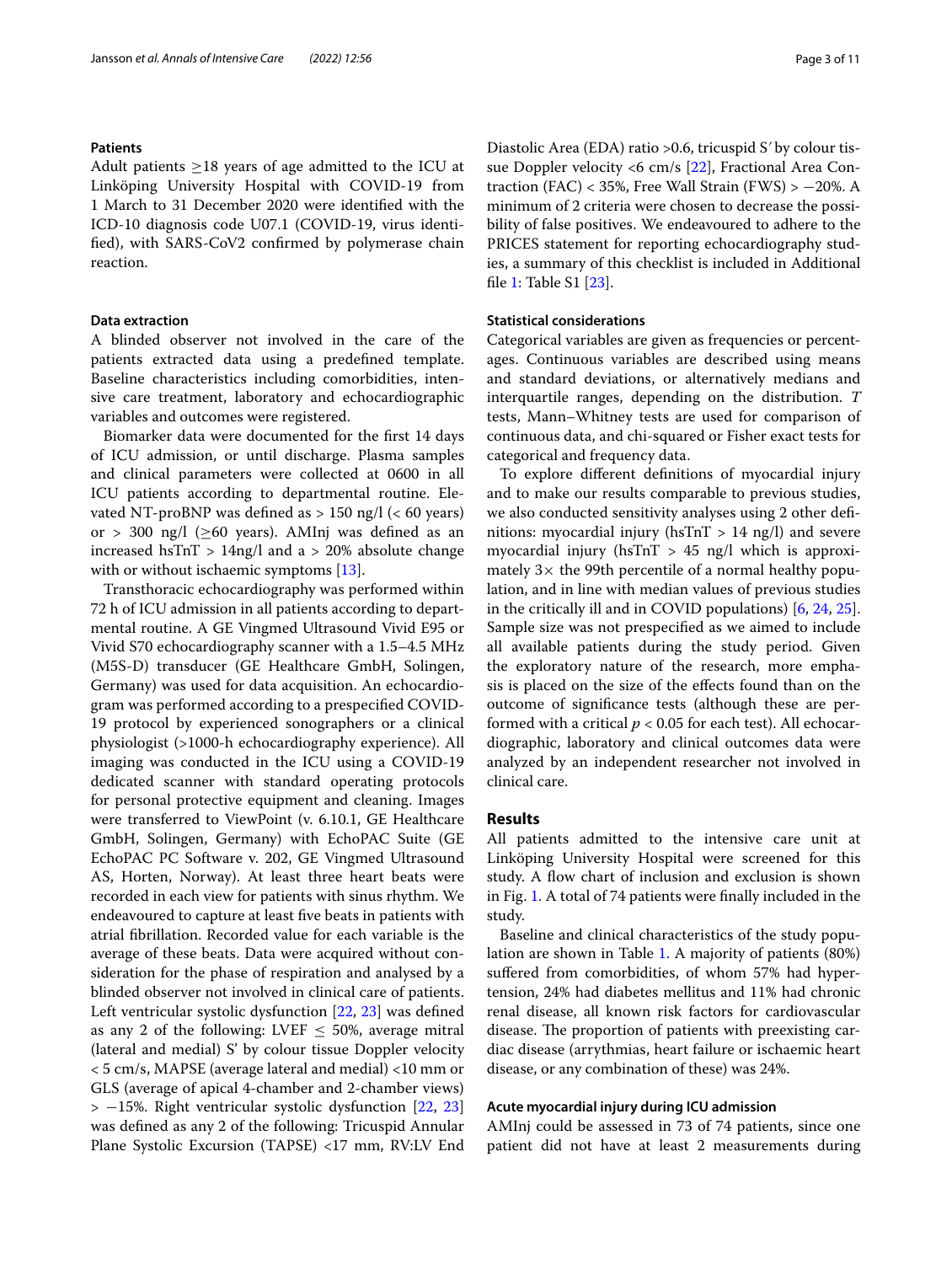

<span id="page-3-0"></span>ICU admission. A majority of patients (60/73, 82%) suffered from acute myocardial injury according to the current consensus defnition [[13](#page-9-9)]. 82% had hsTnT above the 99th percentile of a healthy reference population during their ICU stay (i.e., myocardial injury, not necessarily acute), with 43 patients (59%) already increased at ICU admission.

Compared to patients without, those with acute myocardial injury were older, predominantly male, had a higher incidence of preexisting hypertension and had a higher peak NTproBNP (Table [1\)](#page-4-0). Peak hsTnT occurred later in those with acute myocardial injury (day 10 (3–13) vs. day  $2(1-5)$ ,  $p=0.002$ ). Patients with acute myocardial injury required and spent more days on invasive mechanical ventilation, had higher maximal SOFA scores, higher vasopressor inotrope scores (VIS), were vasopressor/ inotrope dependent for more days and stayed longer in the ICU (Table  $1$ ). The effect of AMInj regarding days on invasive mechanical ventilation was present even after adjustment for SAPS-3 and admission SOFA scores (Additional file  $1$ : Table S2). Thirty-day mortality was 22% among patients with acute myocardial injury and 0% in patients without acute myocardial injury, a diference that did not reach statistical signifcance.

# **Incidence of left and right ventricular systolic dysfunction using echocardiography**

Although echocardiographic studies were available for all 74 patients, only 53 and 58 had sufficient data to confrm or refute a diagnosis of left or right ventricular dysfunctions, respectively, based on our criteria of a minimum of 2 positive variables. Fifteen of 53 (28%) of patients had echocardiographically defned LV dysfunction and 13 of 58 (22%) had RV dysfunction according our prespecifed defnitions. Fifteen percent had both LV and RV dysfunction (Tables [2](#page-5-0) and [3](#page-6-0)). Of note, LV and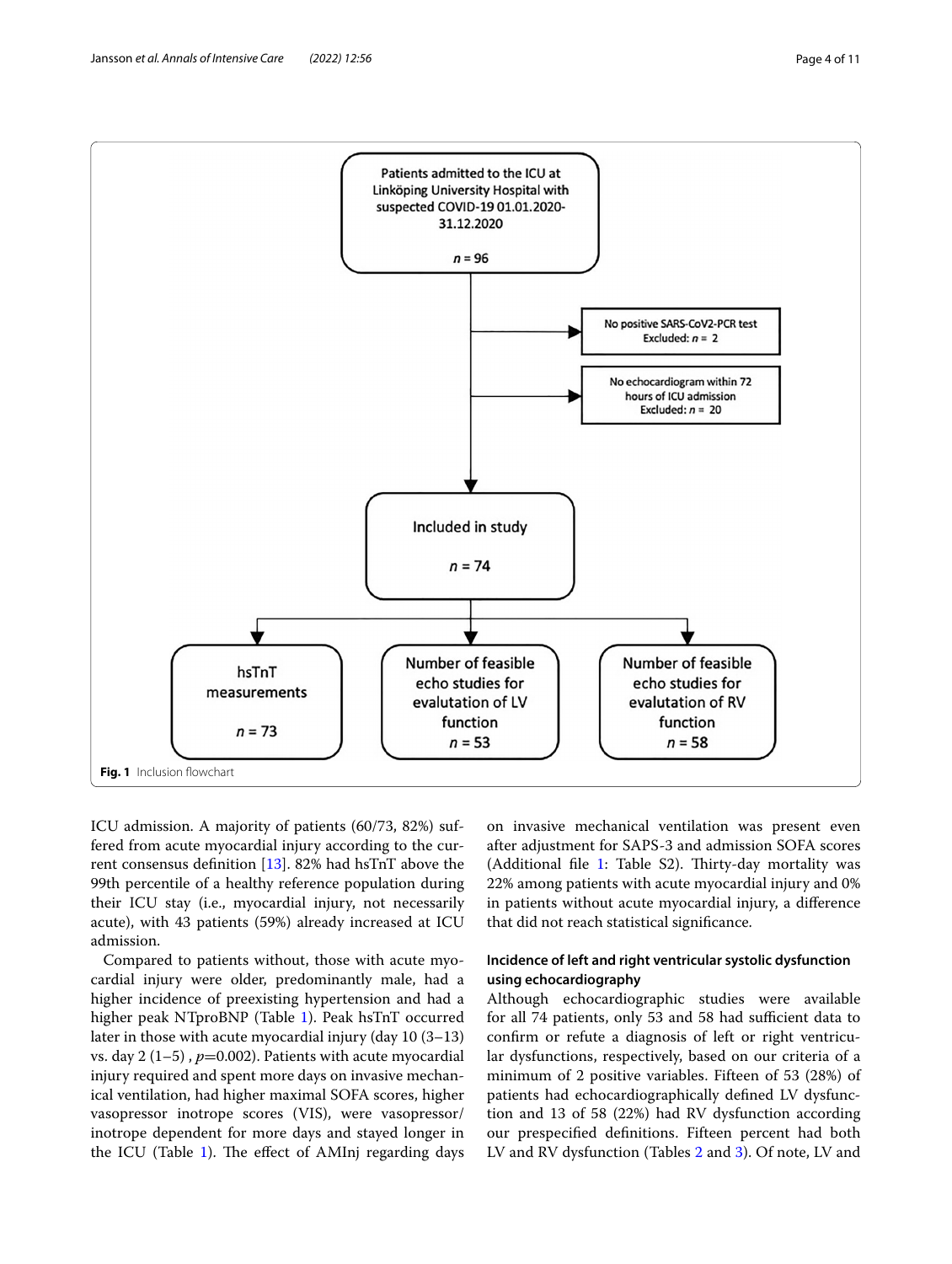*P* **value**

| <b>Table T</b> Dascille Characteristics and Diomarker midiritys in all patients and stratified by acute myocardial injury |                    |                   |  |  |
|---------------------------------------------------------------------------------------------------------------------------|--------------------|-------------------|--|--|
| All patients<br>$n = 74$                                                                                                  | No AMInj<br>$n=13$ | AMInj<br>$n = 60$ |  |  |
|                                                                                                                           |                    |                   |  |  |

<span id="page-4-0"></span>**Table 1** Baseline characteristics and biomarker fndings in all patients and stratifed by acute myocardial injury

| Age                                      | $62.5(56-72)$       | $60(55-62)$         | $65(59 - 73)$      | 0.030   |
|------------------------------------------|---------------------|---------------------|--------------------|---------|
| Sex, male                                | 50 (68%)            | 5 (39%)             | 44 (73%)           | 0.023   |
| BMI, $kg/m2$                             | 28.7 (25.6-33.5)    | 27.8 (25.4-35.7)    | 28.7 (26-32.9)     | 0.751   |
| SAPS-3                                   | 54 (49-62)          | 53 (49-56)          | 54.5 (50-63.5)     | 0.239   |
| SOFA on admission                        | $6(4-8)$            | $4(4-6)$            | $7(4-8)$           | 0.077   |
| SOFA max                                 | $10(7.5-12)$        | $6(5-6.5)$          | $10.5(8-12)$       | < 0.001 |
| <b>CFS</b>                               | $3(2-3)$            | $3(3-3)$            | $3(2-3)$           | 0.144   |
| Hypertension                             | 42 (57%)            | 4 (31%)             | 38 (63%)           | 0.031   |
| <b>Diabetes</b>                          | 18 (24%)            | 2(15%)              | 16 (28%)           | 0.498   |
| Preexisting cardiac disease <sup>a</sup> | 18 (24%)            | 3(23%)              | 15 (25%)           |         |
| Chronic respiratory disease              | 14 (19%)            | 2(15%)              | 12 (20%)           |         |
| Chronic renal disease                    | 8 (11%)             | $0(0\%)$            | 8 (13%)            | 0.336   |
| Vasopressor days                         | $10(5-21)$          | $3(0-5)$            | $13(7-23)$         | < 0.001 |
| VIS, µg/kg/minb                          | 4.34 (1.94-7.31)    | $1.24(0.38 - 5.13)$ | $5.04(1.97 - 7.6)$ | 0.040   |
| <b>CRRT</b>                              | 14 (19%)            | 1(8%)               | 13 (22%)           | 0.440   |
| hsTnT max, ng/l                          | $53(21-127)$        | $12(10-14)$         | 71 (38-140)        | < 0.001 |
| Day of peak hsTnT                        | $8(3-13)$           | $2(1-5)$            | $10(3-13)$         | 0.002   |
| NT-proBNP max, ng/l                      | 1960 (755-5618)     | 760 (210-960)       | 2665 (870-6830)    | < 0.001 |
| Day of peak NT-proBNP                    | $4(2-9)$            | $3(1-5)$            | $7(2-10)$          | 0.027   |
| Lactate at admission                     | $1.2(0.9-1.7)$      | $1.2(0.9-1.6)$      | $1.3(0.9-1.7)$     | 0.977   |
| Proportion requiring IMV                 | 69 (93%)            | 9(69%)              | 59 (98%)           | 0.067   |
| IMV days                                 | $14.5(6.75 - 25.5)$ | $5(0-9)$            | $17.5(8.5-28)$     | 0.001   |
| <b>ICU LOS</b>                           | $17(8-27.5)$        | $7(5-13)$           | 19.5 (10.5-28)     | 0.015   |
| ICU mortality                            | 14 (19%)            | 1(8%)               | 13 (22%)           | 0.440   |
| 30-day mortality                         | 13 (18%)            | $0(0\%)$            | 13 (22%)           | 0.107   |
|                                          |                     |                     |                    |         |

Acute myocardial injury (AMInj) is defned as an increased hsTnT > 14ng/L and a > 20% absolute change with or without ischaemic symptoms [[1](#page-9-0)]

Data are given as n (%) or median (IQR) unless otherwise indicated

*P* values refer to No acute myocardial injury vs. acute myocardial injury

*SAPS* Simplifed Acute Physiology Score, *SOFA* sequential organ failure assessment, *VI* Vasopressor inotrope score, *CRRT* continuous renal replacement therapy, *hsTnT* high sensitivity Troponin T, *NT-proBNP* N-terminal pro B-type natriuretic peptide, *ICU* intensive care unit, *LOS* length of stay, *IMV* invasive mechanical ventilation

<sup>a</sup> Defined as arrythmia, heart failure or ischaemic heart disease

 $^{\rm b}$  Calculated as dopamine dose (μg/kg/min)  $+$  dobutamine dose (μg/kg/min) + 100x epinephrine dose (μg/kg/min) + 10x milrinone dose (μg/kg/min) + 10.000x vasopressin dose (U/kg/min)  $+$  100x norepinephrine dose ( $\mu$ g/kg/min) [[34](#page-10-0)]

RV GLS measurements were feasible in only 34 (46%) and 55 (74%) of patients, respectively. The most feasible parameters for LV systolic function were MAPSE (89%), VTI (86%) and s' (84%). For RV systolic function, TAPSE (92%), FAC (93%) and RV:LV–EDA-ratio (92%) provided best feasibility. Respiratory settings, cardiovascular variables and use of vasopressors during echocardiography are provided in Additional fle [1](#page-8-0): Table S3.

# **Association between myocardial injury**

# **and echocardiographically defned systolic dysfunction**

There were no significant differences in incidence of LV or RV dysfunction between patients with and without acute myocardial injury. However, there were statistically signifcant diferences in indices of longitudinal contractility, MAPSE and TAPSE. LV GLS and RV FWS were numerically increased (ie. impaired strain) in patients with acute myocardial injury; however, these diferences were not statistically signifcant (Table [4\)](#page-6-1).

Peak hsTnT difered signifcantly between patients with and without LV dysfunction (126 (50–284) ng/l vs. 43 (16–105) ng/l,  $p=0.006$ ) as well as for patients with and without RV dysfunction (85 (52–239) ng/l vs. 47  $(16–117)$  ng/l,  $p = 0.026$  $p = 0.026$  $p = 0.026$ ) (Tables 2 and [3](#page-6-0)). NTproBNP was signifcantly higher in patients with LV dysfunction compared to those without (5220 (2380–19500) vs. 1190 (630–3619) ng/l,  $p = 0.011$ ), but not in patients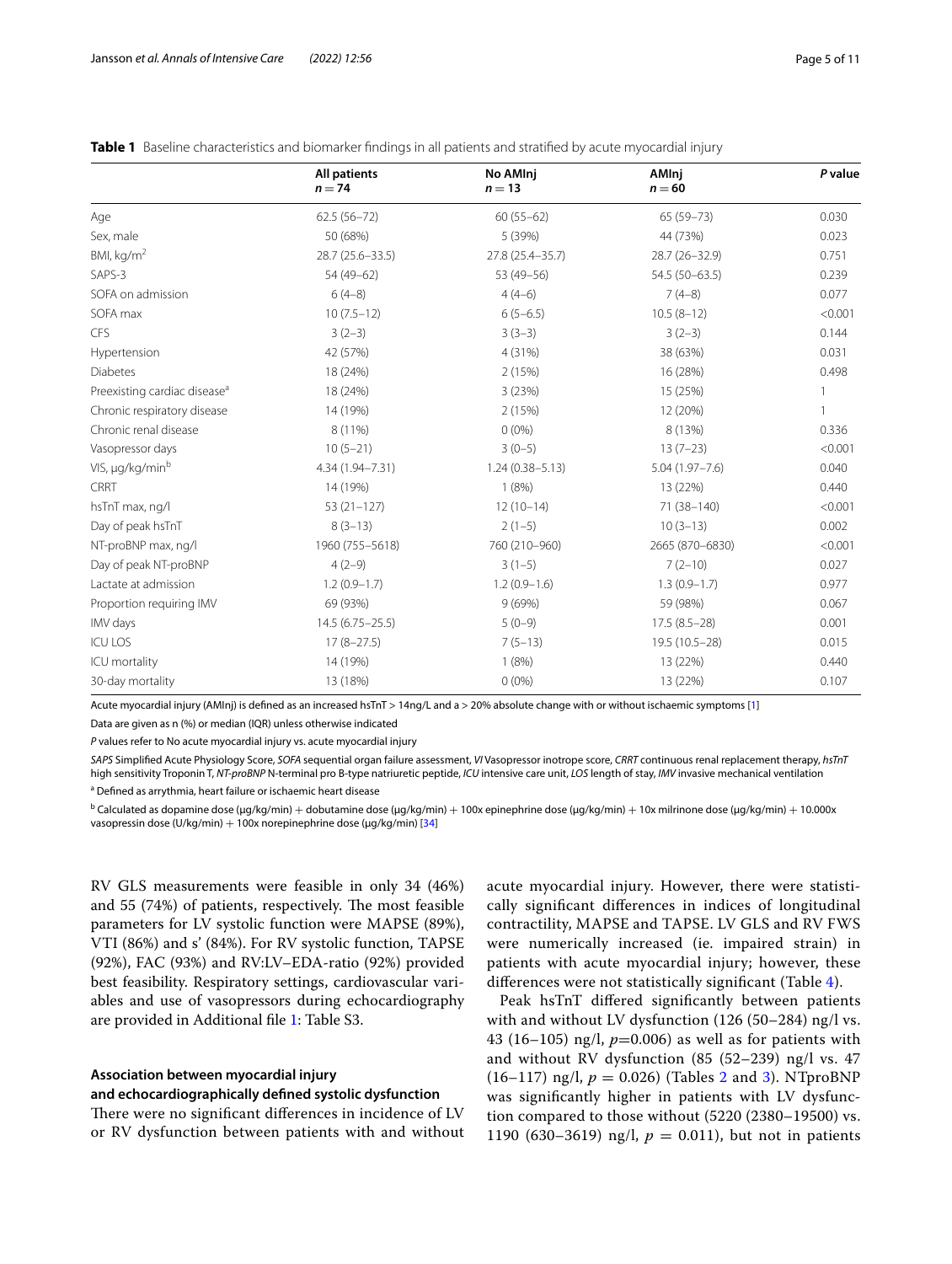|                                    | <b>All patients</b><br>$n = 74$ | LV systolic function      |                          | P value      |
|------------------------------------|---------------------------------|---------------------------|--------------------------|--------------|
|                                    |                                 | <b>Normal</b><br>$n = 38$ | Abnormal<br>$n = 15$     |              |
| Echocardiography<br>Left ventricle |                                 |                           |                          |              |
| LVEF, %                            | $62(53-67.5)$                   | 64 (59-69.5)              | 47 (39-55)               | < 0.001      |
| LVEF < 50%                         | 8 (13.6%)                       | $0(0\%)$                  | 8 (53.5%)                | < 0.001      |
| LV s', cm/sec                      | $6(5-7)$                        | $6(6-8)$                  | $4(4-5)$                 | < 0.001      |
| MAPSE, mm                          | $11(9-13)$                      | $11(11-14)$               | $7(6-9)$                 | < 0.001      |
| GLS                                | $-17(-21$ to $-15)$             | $-20 (-22 to -17)$        | $-13(-14$ to $-10)$      | < 0.001      |
| VTI, cm                            | 18.7 (15.4 to 21.9)             | 19.4 (16.4 to 22.5)       | 17 (11.6 to 21.7)        | 0.177        |
| Right ventricle                    |                                 |                           |                          |              |
| TAPSE, mm                          | 18 (16 to 22)                   | 20.5 (18 to 23)           | 15 (12 to 17)            | < 0.001      |
| FAC, %                             | 46 (39 to 53)                   | 46 (41 to 54)             | 42 (33 to 48.5)          | 0.117        |
| RVEDA:LVEDA                        | 0.53 (0.46 to 0.57)             | 0.54 (0.46 to 0.57)       | 0.52 (0.45 to 0.57)      | 0.664        |
| <b>RV FWS</b>                      | $-23(-27$ to $-21)$             | $-25(-29$ to $-21)$       | $-23$ ( $-25$ to $-16$ ) | 0.111        |
| RVTV s', cm/sec                    | 10 (8 to 12)                    | 11 (9 to 12)              | $7(6 \text{ to } 9)$     | 0.005        |
| hsTnT max, ng/l                    | 53 (21 to 127)                  | 43 (16 to 105)            | 126 (50 to 284)          | 0.006        |
| AMInj                              | 60 (82%)                        | 30 (78.9%)                | 14 (93.3%)               | 0.418        |
| Vasopressor days                   | 9.5 (5 to 21.25)                | 11.5 (6 to 23)            | 6 (4.5 to 13.5)          | 0.195        |
| VIS, µg/kg/min                     | 4.34 (1.94 to 7.31)             | 3.55 (1.5 to 6.69)        | 6.2 (3.64 to 7.73)       | 0.096        |
| Proportion with IMV                | 69 (93%)                        | 34 (90%)                  | 14 (93%)                 | $\mathbf{1}$ |
| IMV days                           | 14.5 (6.8 to 25.5)              | 15.5 (7 to 25)            | 16 (5 to 25.5)           | 0.737        |
| SOFA max                           | 10 (7.5 to 12)                  | 9 (7 to 11)               | 10 (8 to 12)             | 0.304        |
| ICU LOS, days                      | 17 (8 to 27.5)                  | 20 (11 to 32)             | 17 (6.5 to 26)           | 0.368        |
| ICU mortality                      | 14 (19%)                        | $7(18.4\%)$               | 2 (13.3%)                | $\mathbf{1}$ |
| 30-day mortality                   | 13 (18%)                        | 7 (18.4%)                 | 2 (13.3%)                |              |

<span id="page-5-0"></span>**Table 2** Echocardiography, biomarkers and clinical outcome in all patients and stratified by the presence of LV systolic function

*P* values refer to normal vs. abnormal systolic function

*LVEF* left ventricular ejection fraction, *MV s'* mitral valve tissue colour doppler systolic velocity (average of septal and lateral measurements), *MAPSE* mitral annular plane systolic excursion, *GLS* global longitudinal strain, *VTI* velocity time integral measured at the left ventricular outfow tract, *TAPSE* tricuspid annular plane systolic excursion, *FAC* fractional area contraction, *EDA* end diastolic area, *FWS* free wall strain, *TV s'* tricuspid valve tissue colour doppler systolic velocity (free wall), *hsTnT* high sensitivity Troponin T, *VIS* vasopressor–inotrope score, *IMV* invasive mechanical ventilation. P values refer to normal vs. abnormal LV systolic function

with RV dysfunction (5220 (1970–12600) vs. 1720  $(660-4280)$  ng/l,  $p = 0.062$ ).

# **Association between acute myocardial injury,**

**echocardiographic fndings and 30‑day all‑cause mortality** Patients who died within 30 days of ICU admission had higher SAPS-3 score and tended to be older and more frail. There were no significant differences in the majority of other baseline characteristics, and need for respiratory, vasopressor or renal replacement support. Acute myocardial injury, myocardial injury, severe myocardial injury and peak hsTnT concentrations were not associated with 30-day mortality. LV or RV dysfunction, or any or the individual echocardiographic variables were not signifcantly diferent between survivors and nonsurvi-vors (Additional file [1:](#page-8-0) Table S4). There were also no differences in terms of need for IMV, days spent in IMV and

ICU length of stay among those with and without LV and RV dysfunction (data not shown).

#### **Sensitivity analyses**

Sensitivity analyses were conducted using two alternative defnitions of myocardial injury. When defned as hsTnT  $> 14$  ng/l the incidence of myocardial injury was 82%. LV or RV dysfunction was not associated with this defnition of myocardial injury. MAPSE and TAPSE were signifcantly impaired in the group with myocardial injury (Additional file  $1$ : Table S4). The proportion with myocardial injury defned as hsTnT > 14 ng/l was not different between 30-day survivors and nonsurvivors (79% vs. 100%, *p* = 0.107, Additional fle [1](#page-8-0): Table S4).

When myocardial injury was defned as 'severe', i.e., hsTnT > 45 ng/l the incidence in the overall population was 57%. Using this defnition there were no diferences in the proportion of survivors vs. nonsurvivors with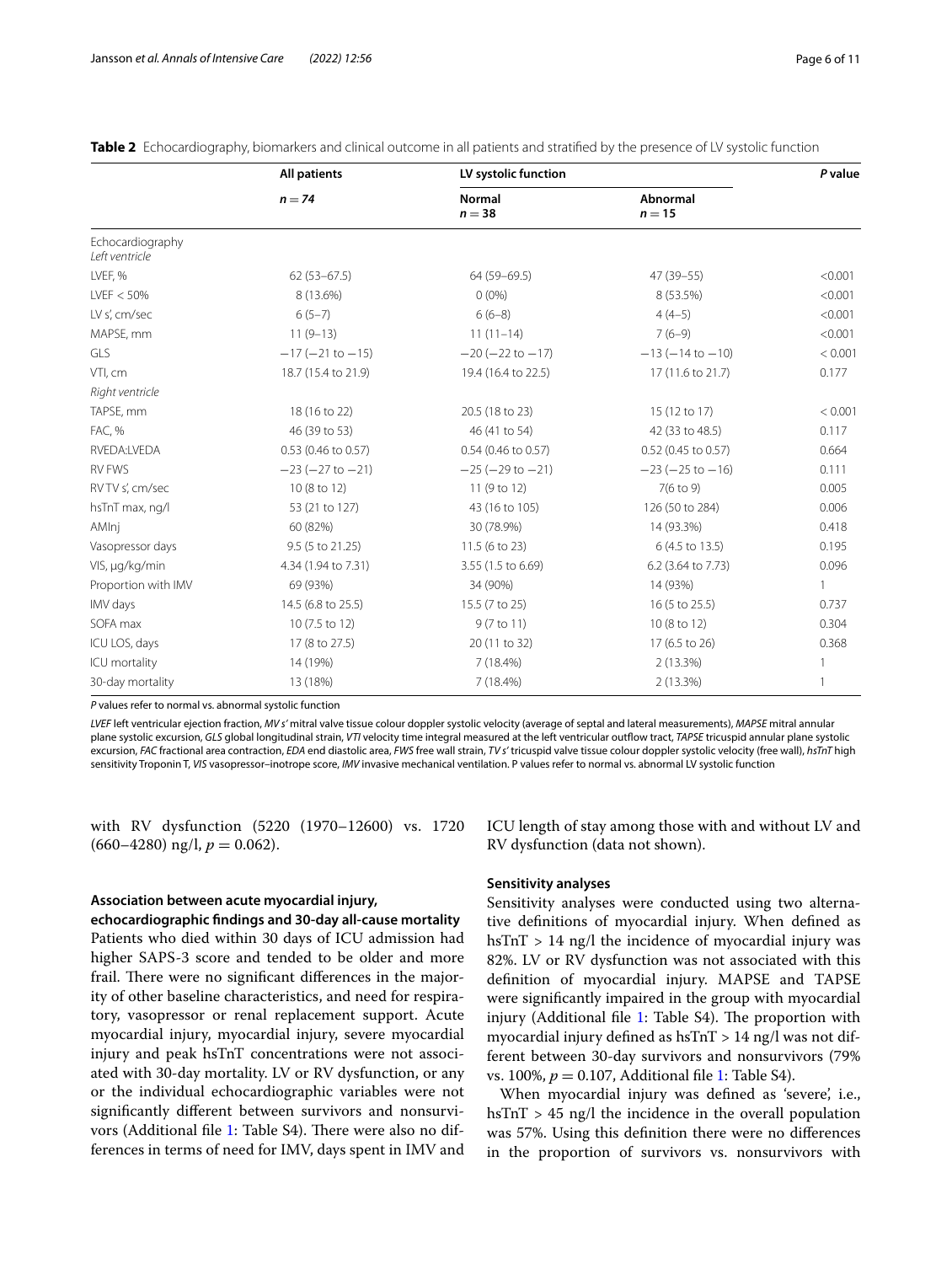|                                    | <b>All patients</b>      | <b>RV systolic function</b> |                             | P value |
|------------------------------------|--------------------------|-----------------------------|-----------------------------|---------|
|                                    | $n = 74$                 | <b>Normal</b><br>$n = 45$   | <b>Abnormal</b><br>$n = 13$ |         |
| Echocardiography<br>Left ventricle |                          |                             |                             |         |
| LVEF, %                            | 62 (53 to 67.5)          | 63 (57 to 70)               | 54 (50 to 63)               | 0.018   |
| LVEF < 50%                         | 8 (13.6%)                | 4 (10.3%)                   | 3(25%)                      | 0.334   |
| LV s', cm/sec                      | 6(5 to 7)                | 6 (4.9 to 6.93)             | 5 (4.77 to 7.41)            | 0.813   |
| MAPSE, mm                          | 10.75 (9 to 12.75)       | 11.25 (9.17 to 13.25)       | 8.88 (6 to 10.38)           | 0.004   |
| <b>GLS</b>                         | $-17$ ( $-21$ to $-15$ ) | $-20 (-22 to -16)$          | $-15(-17$ to $-10$ )        | 0.022   |
| VTI, cm                            | 18.7 (15.4 to 21.9)      | 20.2 (15.7 to 23)           | 16 (12.3 to 17.9)           | 0.011   |
| Right ventricle                    |                          |                             |                             |         |
| TAPSE, mm                          | 18 (16 to 22)            | 20 (18 to 23)               | 15 (13 to 16)               | < 0.001 |
| FAC, %                             | 46 (39 to 53)            | 45 (41 to 54)               | 47 (34 to 48)               | 0.267   |
| RVEDA:LVEDA                        | 0.53 (0.46 to 0.57)      | 0.52 (0.46 to 0.57)         | $0.56$ (0.53 to 0.64)       | 0.050   |
| <b>RV FWS</b>                      | $-23(-27$ to $-21)$      | $-25(-30 to -22)$           | $-18(-23 to -13)$           | < 0.001 |
| RVTV s', cm/sec                    | 9.8 (8 to 12)            | 10 (8 to 12.3)              | $9(6 \text{ to } 9.4)$      | 0.018   |
| hsTnT max, ng/l                    | 53 (21 to 127)           | 47 (16 to 117)              | 85 (52 to 239)              | 0.026   |
| AMInj                              | 60 (82%)                 | 34 (75.6%)                  | 13 (100%)                   | 0.055   |
| Vasopressor days                   | 9.5 (5 to 21.25)         | 9 (4 to 19)                 | 17 (6 to 24)                | 0.201   |
| VIS, µg/kg/min                     | 4.34 (1.94 to 7.31)      | 3.78 (1.31 to 6.94)         | 4.36 (1.05 to 7.6)          | 0.929   |
| Proportion requiring IMV           | 69 (93%)                 | 34 (90%)                    | 14 (93%)                    | 1       |
| IMV days                           | 14.5 (6.8 to 25.5)       | 14 (6 to 24)                | 20 (12 to 28)               | 0.204   |
| SOFA max                           | 10 (7.5 to 12)           | 9 (7 to 11.5)               | 9 (8 to 12)                 | 0.503   |
| <b>ICU LOS</b>                     | 17 (8 to 27.5)           | 18 (8 to 28)                | 21 (15 to 27)               | 0.526   |
| ICU mortality                      | 14 (19%)                 | 9(20%)                      | 1(7.7%)                     | 1       |
| 30-day mortality                   | 13 (18%)                 | 7 (15.6%)                   | 2 (15.4%)                   | -1      |

<span id="page-6-0"></span>**Table 3** Echocardiography, biomarkers and clinical outcome in all patients and stratifed by the presence of RV systolic function

*P* values refer to normal vs. abnormal systolic function

*LVEF* left ventricular ejection fraction, *MV s'* mitral valve tissue colour doppler systolic velocity (average of septal and lateral measurements), *MAPSE* mitral annular plane systolic excursion, *GLS* global longitudinal strain, *VTI* velocity time integral measured at the left ventricular outfow tract, *TAPSE* tricuspid annular plane systolic excursion, *FAC* fractional area change, EDA end diastolic area, *FWS* free wall strain, *TV s'* tricuspid valve tissue colour doppler systolic velocity (free wall), *hsTnT* high sensitivity Troponin T, *VIS* vasopressor–inotrope score, *IMV* invasive mechanical ventilation. *P* values refer to normal vs. abnormal RV systolic function

<span id="page-6-1"></span>**Table 4** Echocardiographic variables stratifed by acute myocardial injury

|                | No acute myocardial injury     | Acute myocardial injury        | P value |
|----------------|--------------------------------|--------------------------------|---------|
| <b>LVEF</b>    | 64.5 (58 to 71)                | 62 (52 to 66.5)                | 0.078   |
| MAPSE avg      | 14 (12 to 14)                  | 11(8 to 12)                    | < 0.001 |
| MV S'avg       | 5.9 (5.13 to 6.76)             | 6 (4.85 to 7.51)               | 0.652   |
| LV GLS         | $-21.5$ ( $-22.6$ to $-16.7$ ) | $-16.5$ ( $-20.1$ to $-14.2$ ) | 0.069   |
| VTI            | 20.2 (16.7 to 25.6)            | 18.3 (15.3 to 21.4)            | 0.126   |
| <b>TAPSE</b>   | 21 (19.5 to 22.5)              | 18 (15.5 to 21.5)              | 0.011   |
| FAC.           | 50 (44 to 53)                  | 45 (37 to 51)                  | 0.095   |
| RV:LV-EDA      | 0.55 (0.53 to 0.59)            | 0.52 (0.44 to 0.57)            | 0.110   |
| <b>RV FWS</b>  | $-26 (-34.7$ to $-21.15)$      | $-23$ ( $-26.1$ to $-20.7$ )   | 0.105   |
| TV S'          | 11 (8.6 to 12)                 | $9.4(8 \text{ to } 12)$        | 0.518   |
| LV dysfunction | $1(11\%)$                      | 14 (32%)                       | 0.418   |
| RV dysfunction | $0(0\%)$                       | 13 (28%)                       | 0.055   |

All variables are given as median (IQR) or number (%) unless otherwise stated

*LVEF* left ventricular ejection fraction, *MV s'* mitral valve tissue colour doppler systolic velocity (average of septal and lateral measurements), *MAPSE* mitral annular plane systolic excursion, *GLS* global longitudinal strain, *VTI* velocity time integral measured at the left ventricular outfow tract, *TAPSE* tricuspid annular plane systolic excursion, *FAC* fractional area change, *EDA* end diastolic area, *FWS* free wall strain, *TV s'* tricuspid valve tissue colour doppler systolic velocity (free wall)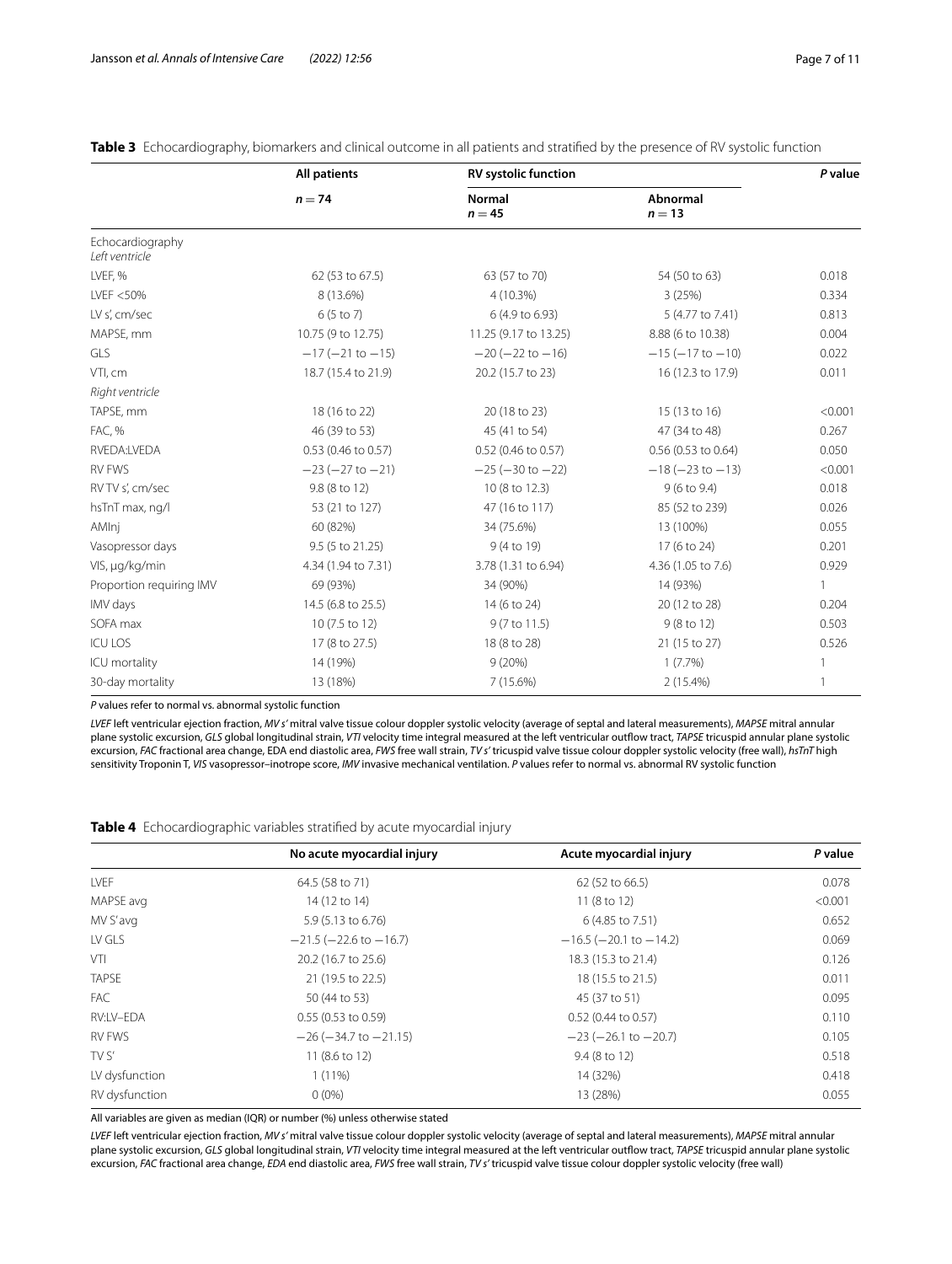myocardial injury (53% vs. 77%,  $p = 0.106$ , Additional fle [1](#page-8-0): Table S5). RV dysfunction was also not associated with this this defnition of myocardial injury, although LV dysfunction, MAPSE and TAPSE were signifcantly impaired (Additional fle [1](#page-8-0): Table S5).

## **Discussion**

This study demonstrates that AMInj occurs commonly in patients admitted to the intensive care unit with COVID-19, approximately 1 week after ICU admission. A majority of patients also had preexisting troponin elevations above the URL of a normal healthy population (hsTnT > 14ng/l) on ICU admission. Left and right ventricular systolic dysfunction occurred less commonly, in 28% and 22%, respectively, when defned as a composite of at least 2 echocardiographic markers. Using this conservative defnition neither left nor right ventricular systolic dysfunctions were associated with AMInj, days on invasive mechanical ventilation, ICU LOS or 30-day mortality.

Acute myocardial injury, defned according to the 4th universal defnition of myocardial infarction [[13](#page-9-9)] occurred in 82% of the population, and 59% of patients had increased hsTnT above URL at ICU admission. Despite the high incidence of myocardial injury at admission, we found that further acute injury occurred during ICU admission, and this was in turn associated with increased time in mechanical ventilation, vasopressor and inotrope support, and longer ICU stays. Thirty-day mortality was higher among patients with AMInj (22% with vs. 0% without) but this arguably clinically signifcant fnding did not reach statistical signifcance. Supporting its clinical signifcance are the fndings of the sensitivity analyses, and that maximal SOFA scores, ICU LOS, and ICU mortality are all higher among those with AMInj. Peak hsTnT occurred about 1 week later in those with AMInj, compared to those without, indicating that while myocardial injury was common at ICU admission, patients suffer an additional, acute injury that is linked with poorer clinical outcomes. This is a novel finding, since previous studies have only defned myocardial injury as cTns above URL of a normal healthy population, and thus not able to identify the acuity of the event in a population that is likely to be exposed to preexisting cTn elevations. This unexpected observation begets the question of whether AMInjmay be related to the disease process itself, critical illness or its management. We cannot answer this question and can only suggest that cTns be monitored in this group of patients, while we seek methods of mitigating this injury.

It is not inconceivable that AMInj may occur in patients with COVID-19 given the cardiac tropism of the virus, particularly against a background of critical illness, where numerous other risk factors may exist. Clinical symptoms and ECG fndings may not reliably detect myocardial injury, drawing parallels with the detection of myocarditis that is demonstrable on CMRI but not by other conventional means [[14–](#page-9-19)[16\]](#page-9-20). Previous studies are generally limited by selection and ascertainment biases, since cTn measurements were not routinely available for all patients and only measured if there was a clinical indication. Thus, the association between increased cTns and mortality seen in previous studies may have been a reflection of disease severity or underlying cardiovascular comorbidities rather than the occurrence of an acute myocardial injury itself, that is translated to increased mortality rates. By enrolling consecutive patients admitted to ICU, our study provides a better indication of the prevalence of myocardial injury and ventricular systolic dysfunction in the general COVID-19 ICU-population.

NTproBNP was increased in patients with and without myocardial injury confrming previous studies [[26](#page-10-1)[–28](#page-10-2)]. However, in our population NTproBNP concentrations were signifcantly higher in the group with myocardial injury (*p* < 0.001). Median peak NTproBNP was 1960 ng/l, which is surprisingly high, considering van den Heuvel et al. [\[27](#page-10-3)] found levels > 1000 ng/l in only 8% [[26\]](#page-10-1). NTproBNP also peaked before hsTnT (day 4 vs. day 8) suggesting that myocardial stretch preceeds injury, and that the latter may be amenable to treatment.

RV dysfunction was detected in 22% of our cohort using the composite echocardiographic defnition, similar to many other studies which have reported frequencies ranging from 10 to 39% [\[17](#page-9-10)–[21\]](#page-9-14), even though our cohort consisted entirely of critically ill patients with a majority requiring invasive mechanical ventilation. Similarly, the incidence of LV dysfunction was 28%. This also falls within the range of previously reported incidences in hospitalized patients [\[17,](#page-9-10) [18,](#page-9-11) [21\]](#page-9-14). We did not fnd a predominance of RV dysfunction, as reported in previous studies [[18–](#page-9-11)[20\]](#page-9-13). It may be argued that the incidences of left and right ventricular dysfunctions are lower than expected for this population of severely ill patients, compared to other cohorts of hospitalized patients. One possible explanation is that our defnitions of RV and LV dysfunction were more stringent than in previous studies, requiring the presence of at least 2 echocardiographic criteria. Another possible explanation was that echocardiographic examinations were performed within 72 h of admission and did not capture abnormalities appearing later during ICU stay. Finally, echocardiography was conducted in all patients admitted to ICU at our institution, thus we avoided falsely elevated prevalences due to selection and indication bias.

Although left and right ventricular dysfunctions were more common in patients with AMInj, this diference did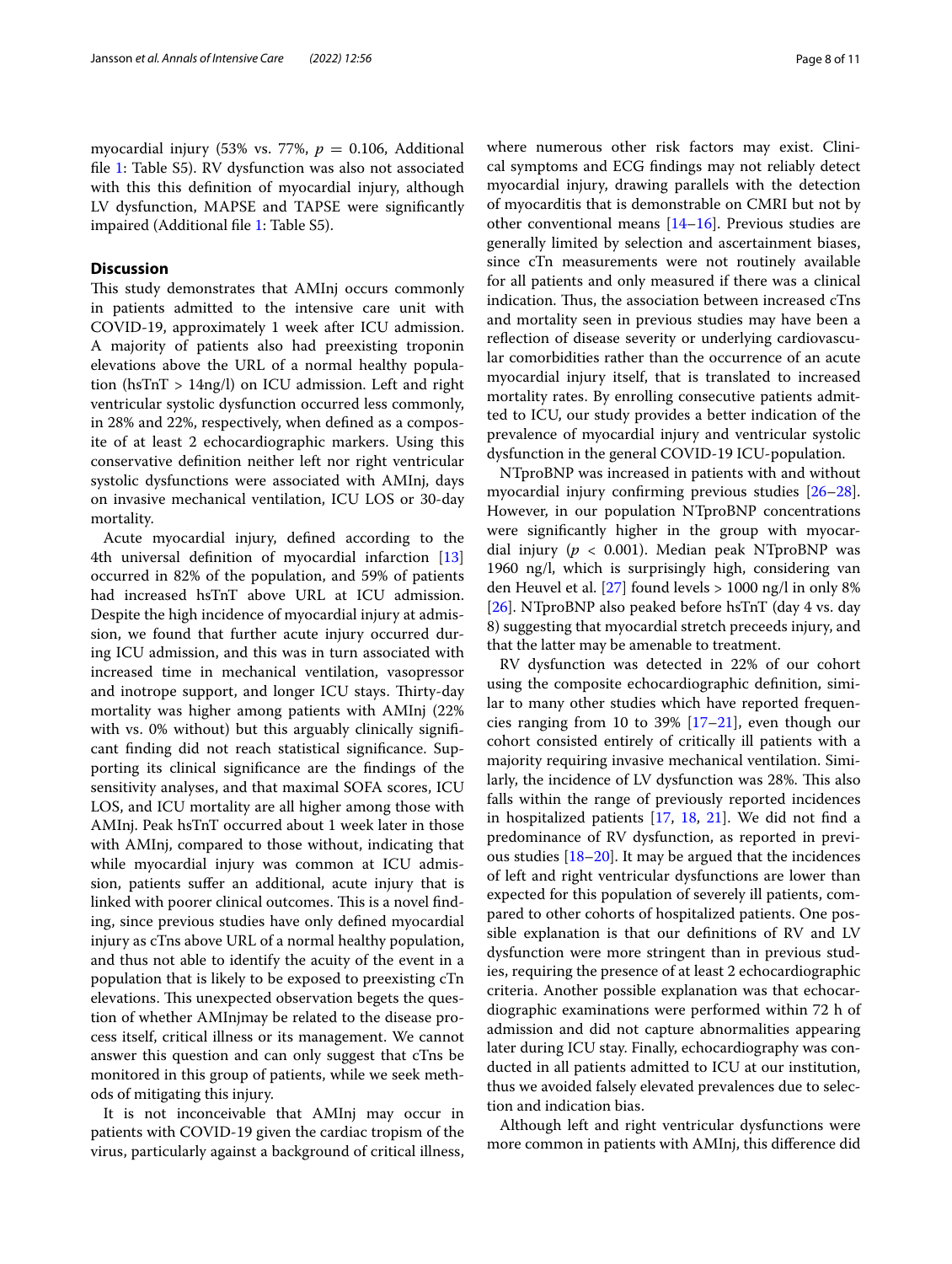not reach statistical signifcance even if they may arguably be clinically meaningful (AMInj in 32% vs. 11% for LV dysfunction, 28% vs. 0% for RV dysfunction). When examining the echocardiographic variables individually, there were clinically and statistically signifcant differences in the indices of longitudinal function, MAPSE and TAPSE. These findings raise the question of whether these longitudinal indices of contractility may be more sensitive indicators of myocardial pathology in critically ill patients with COVID-19 disease and are in support of the systematic review of Messina et al. [\[21](#page-9-14)] suggesting that focal left ventricular abnormalities may be present despite a normal global LVEF. MAPSE has been demonstrated to be a principal contributor to LVEF [[29\]](#page-10-4) and is more sensitive in detecting LV dysfunction than EF in patients with cardiovascular disease [[30,](#page-10-5) [31](#page-10-6)]. Although GLS is considered a sensitive indicator of LV systolic function, previous studies have demonstrated the superior feasibility and utility of MAPSE for predicting left ventricular strain in the critically ill [[32,](#page-10-7) [33](#page-10-8)]. Since subendocardial myocardial fbres are longitudinal in orientation and most likely to be afected by oxygen demand-supply imbalances, there is a physiologic rationale to their association with myocardial injury especially within the context of hypoxaemic respiratory failure. Despite their simplicity, and not withstanding all limitations related to the unidirectional and single-level nature of these measurements, the feasibility of MAPSE and TAPSE in mechanically ventilated critically ill patients make these variables deserving of further validation.

While the current study had almost complete data on hsTnT and included consecutive ICU patients, we acknowledge its single-centre nature and the limited sample size. This study is underpowered and 30-day mortality outcomes did not reach statistical signifcance among patients with and without AMInj. A true diference may, therefore, have been missed and is supported by signifcant diferences in the other clinical outcome measures and the sensitivity analyses.

Consecutive enrolment of patients was possible, since we were privileged to have echocardiography and hsTnT measurement as a standard routine at our centre, yet echocardiography was not conducted in 20 patients within 72 h of admission due to extreme clinical workloads. Thus, while we sought to minimize biases due to selection and confounding by indication that is a universal limitation with previous studies, our monocentric sample still represents only a select group of critically ill patients with COVID-19 and the fndings may not be generalizable.

Other limitations include the lack of evaluation of the nature of acute myocardial injury. We did not routinely conduct 12-lead ECGs on all patients and did not make any formal evaluation of ischaemic symptoms and signs, which would have helped diferentiate between acute myocardial injury and acute myocardial infarction (Types I and II). We did not measure organ perfusion pressures or tissue oxygenation. We are also unable to report upon the reversibility of these changes, since follow-up biomarker data were not universally available.

## **Conclusions**

Acute myocardial injury is very common in patients with COVID-19 treated in the ICU, occurring in over 80% of patients about 1 week after ICU admission and has a negative impact on clinical outcome. Right ventricular and left ventricular dysfunctions occur less commonly, afecting 22% and 28% of this population. Echocardiographic indices of longitudinal contractility were associated with acute myocardial injury but there was no relationship with clinical outcome. The association between acute myocardial injury and echocardiographic indicators of systolic function, as well as its independent association with clinical outcome requires confrmation in prospective studies.

#### **Abbreviations**

SAPS: Simplifed acute physiology score; SOFA: Sequential organ failure assessment; CRRT: Continuous renal replacement therapy; hsTnT: High sensitivity Troponin T; NT-proBNP: N-terminal pro B-type natriuretic peptide; ICU: Intensive care unit; LOS: Length of stay; IMV: Invasive mechanical ventilation; PEEP: Positive end-expiratory pressure; LVEF: Left ventricular ejection fraction; MV s': Mitral valve tissue colour doppler systolic velocity (average of septal and lateral measurements); MAPSE: Mitral annular plane systolic excursion; GLS: Global longitudinal strain; VTI: Velocity time integral measured at the left ventricular outflow tract; TAPSE: Tricuspid annular plane systolic excursion; FAC: Fractional area change; EDA: End diastolic area; FWS: Free wall strain; TV s': Tricuspid valve tissue colour doppler systolic velocity (free wall).

#### **Supplementary Information**

The online version contains supplementary material available at [https://doi.](https://doi.org/10.1186/s13613-022-01030-8) [org/10.1186/s13613-022-01030-8](https://doi.org/10.1186/s13613-022-01030-8).

<span id="page-8-0"></span>**Additional fle 1: Table S1.** PRICE utility checklist. **Table S2.** Multiple linear regression analysis showing association between acute myocardial injury and ICU LOS and days on mechanical ventilation. **Table S3.** Variables during echocardiographic examination. **Table S4.** Baseline characteristics, biomarkers, myocardial injury and echocardiographic fndings among survivors and non-survivors. **Table S5.** Incidence of LV and RV dysfunction in patients with myocardial injury using 2 alternative defnitions of myocardial injury.

#### **Acknowledgements**

We gratefully acknowledge Drs. Kjell Jansson, Anna Oscarsson Tibblin and Carl Hildebrand for their support and foresight in allowing us to conduct echocardiography in difficult circumstances. We are indebted to all staff at the Department of Anaesthesiology and Intensive Care, and Department of Clinical Physiology, Linköping University Hospital for their dedication to the care of critically ill patients.

#### **Author contributions**

MSC, MÅA, HA, JE designed the study. SJ, PJB, HA, HD, CJ, CH, MÅA collected and cleaned data. PJB, CH and MÅA analyzed echocardiographic data. HA, SJ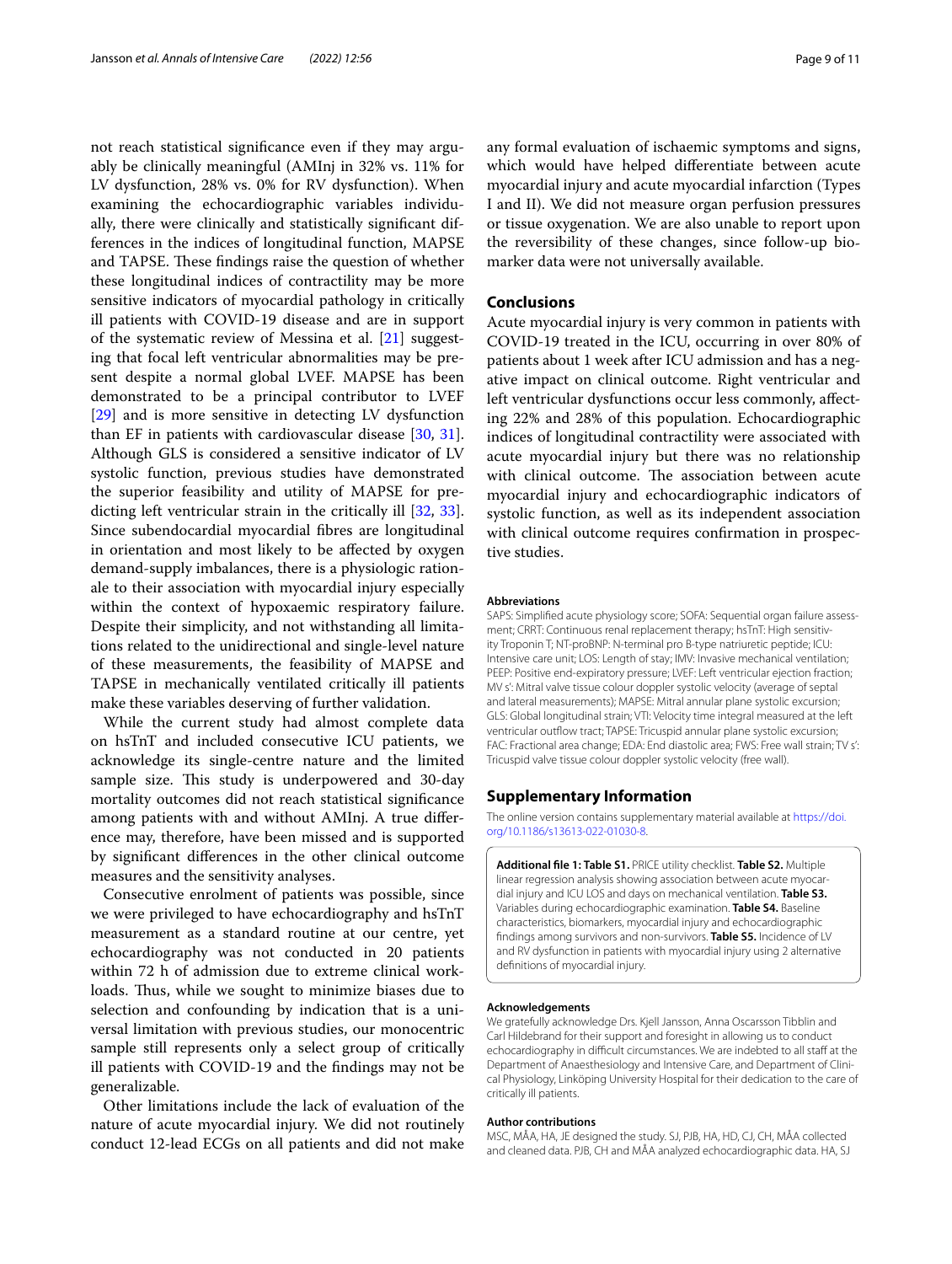and MSC were responsible for statistical analysis, SJ, MSC, MÅA and JE were responsible for data interpretation. SJ and MSC took responsibility for drafting the manuscript. All authors read and approved the fnal manuscript.

#### **Funding**

Open access funding provided by Linköping University. This study was funded by grants from the Region Östergötland ALF grants and Linköping University (LiO3032008, LiO-935252). The funding bodies had no role in the design of the study and collection, analysis, and interpretation of data and in writing the manuscript.

#### **Availability of data and materials**

The data from this study will be made available after publication, upon application to the corresponding author and within the terms of the Global Data Protection Regulation and the Swedish Patient Data Law (2008:355). To avoid the possibility of identifying individual cases, detailed data are not given in the paper but may be requested from the corresponding author.

### **Declarations**

#### **Ethics approval and consent to participate**

The study was approved by the Swedish Ethical Review Authority (Dnr 2020- 01884) without the requirement for written informed consent from individual patients due to its retrospective, observational nature.

#### **Consent for publication**

Not applicable.

#### **Competing interests**

The authors declare that they have no competing interests.

#### **Author details**

<sup>1</sup> Department of Anaesthesiology and Intensive Care, Biomedical and Clinical Sciences, Linköping University, Linköping, Sweden. <sup>2</sup> Department of Clinical Physiology and Department of Health, Medicine and Caring Sciences, Linköping University, Linköping, Sweden.

Received: 19 November 2021 Accepted: 7 June 2022 Published online: 21 June 2022

#### **References**

- <span id="page-9-0"></span>1. Nishiga M, Wang DW, Han Y, Lewis DB, Wu JC. COVID-19 and cardiovascular disease: from basic mechanisms to clinical perspectives. Nat Rev Cardiol. 2020;17(9):543–58.
- <span id="page-9-1"></span>2. Babapoor-Farrokhran S, Gill D, Walker J, Rasekhi RT, Bozorgnia B, Amanullah A. Myocardial injury and COVID-19: possible mechanisms. Life Sci. 2020;253:117723.
- <span id="page-9-2"></span>3. Bangalore S, Sharma A, Slotwiner A, Yatskar L, Harari R, Shah B, et al. ST-segment elevation in patients with Covid-19—a case series. N Engl J Med. 2020;382(25):2478–80.
- <span id="page-9-3"></span>4. Giustino G, Croft LB, Stefanini GG, Bragato R, Silbiger JJ, Vicenzi M, et al. Characterization of myocardial injury in patients with COVID-19. J Am Coll Cardiol. 2020;76(18):2043–55.
- 5. Hendren NS, Drazner MH, Bozkurt B, Cooper LT Jr. Description and proposed management of the acute COVID-19 cardiovascular syndrome. Circulation. 2020;141(23):1903–14.
- <span id="page-9-5"></span>6. Lala A, Johnson KW, Januzzi JL, Russak AJ, Paranjpe I, Richter F, et al. Prevalence and impact of myocardial injury in patients hospitalized with COVID-19 infection. J Am Coll Cardiol. 2020;76(5):533–46.
- <span id="page-9-6"></span>7. Shi S, Qin M, Shen B, Cai Y, Liu T, Yang F, et al. Association of cardiac injury with mortality in hospitalized patients with COVID-19 in Wuhan China. JAMA Cardiol. 2020;5(7):802–10.
- Melillo F, Napolano A, Loffi M, Regazzoni V, Boccellino A, Danzi GB, et al. Myocardial injury in patients with SARS-CoV-2 pneumonia: pivotal role of infammation in COVID-19. Eur J Clin Invest. 2021;52(1):e13703.
- Deng Q, Hu B, Zhang Y, Wang H, Zhou X, Hu W, et al. Suspected myocardial injury in patients with COVID-19: evidence from front-line clinical observation in Wuhan China. Int J Cardiol. 2020;311:116–21.
- <span id="page-9-4"></span>10. Fayol A, Livrozet M, Boutouyrie P, Khettab H, Betton M, Tea V, et al. Cardiac performance in patients hospitalized with COVID-19: a 6 month follow-up study. ESC Heart Fail. 2021. [https://doi.org/10.1016/j.acvdsp.](https://doi.org/10.1016/j.acvdsp.2021.04.156) [2021.04.156](https://doi.org/10.1016/j.acvdsp.2021.04.156).
- <span id="page-9-7"></span>11. Abate SM, Mantefardo B, Nega S, Chekole YA, Basu B, Ali SA, et al. Global burden of acute myocardial injury associated with COVID-19: a systematic review, meta-analysis, and meta-regression. Ann Med Surg. 2021;68:102594.
- <span id="page-9-8"></span>12. Changal K, Veria S, Mack S, Paternite D, Sheikh SA, Patel M, et al. Myocardial injury in hospitalized COVID-19 patients: a retrospective study, systematic review, and meta-analysis. BMC Cardiovasc Disord. 2021;21(1):626.
- <span id="page-9-9"></span>13. Thygesen K, Alpert JS, Jafe AS, Chaitman BR, Bax JJ, Morrow DA, et al. Fourth universal defnition of myocardial infarction (2018). J Am Coll Cardiol. 2018;72(18):2231–64.
- <span id="page-9-19"></span>14. Daniels CJ, Rajpal S, Greenshields JT, Rosenthal GL, Chung EH, Terrin M, et al. Prevalence of clinical and subclinical myocarditis in competitive athletes with recent SARS-CoV-2 infection: results from the big ten COVID-19 cardiac registry. JAMA Cardiol. 2021;6(9):1078–87.
- 15. Puntman VO, Carerj ML, Wieters I, Fahim M, Arendt C, Hofmann J, et al. Outcomes of cardiovascular magnetic resonance imaging in patients recently recovered from coronavirus disease 2019 (COVID-19). JAMA Cardiol. 2020;5(11):1265–73.
- <span id="page-9-20"></span>16. Starekova J, Bluemke DA, Bradham WS, Eckhardt LL, Grist TM, Kusmirek JE, et al. Evaluation for myocarditis in competitive student athletes recovering from coronavirus disease 2019 with cardiac magnetic resonance imaging. JAMA Cardiol. 2021;6(8):945–50.
- <span id="page-9-10"></span>17. Dweck MR, Bularga A, Hahn RT, Bing R, Lee KK, Chapman AR, et al. Global evaluation of echocardiography in patients with COVID-19. Eur Heart J Cardiovasc Imaging. 2020;21(9):949–58.
- <span id="page-9-11"></span>18. Szekely Y, Lichter Y, Taieb P, Banai A, Hochstadt A, Merdler I, et al. Spectrum of cardiac manifestations in COVID-19: a systematic echocardiographic study. Circulation. 2020;142(4):342–53.
- <span id="page-9-12"></span>19. Paternoster G, Bertini P, Innelli P, Trambaiolo P, Landoni G, Franchi F, Scolletta S, Guarracino F. Right ventricular dysfunction in patients with COVID-19: a systematic review and meta-analysis. J Cardiothorac Vasc Anesth. 2021;35(11):3319–24. [https://doi.org/10.1053/j.jvca.2021.04.](https://doi.org/10.1053/j.jvca.2021.04.008) [008](https://doi.org/10.1053/j.jvca.2021.04.008) (**Epub 2021 Apr 11**).
- <span id="page-9-13"></span>20. Shafabadi Hassani N, Shojaee A, Khodaprast Z, Sepahvandi R, Shahrestanaki E, Rastad H. Echocardiographic features of cardiac injury related to COVID-19 and their prognostic value: a systematic review. J Intensive Care Med. 2021;36(4):500–8. [https://doi.org/10.1177/08850](https://doi.org/10.1177/0885066620981015) [66620981015](https://doi.org/10.1177/0885066620981015) (**Epub 2020 Dec 22**).
- <span id="page-9-14"></span>21. Messina A, Sanflippo F, Milani A, Calabrò L, Negri K, Monge García MI, et al. COVID-19-related echocardiographic patterns of cardiovascular dysfunction in critically ill patients: a systematic review of the current literature. J Crit Care. 2021;65:26–35.
- <span id="page-9-15"></span>22. Lang RM, Badano LP, Mor-Avi V, Aflalo J, Armstrong A, Ernande L, et al. Recommendations for cardiac chamber quantifcation by echocardiography in adults: an update from the American Society of Echocardiography and the European Association of Cardiovascular Imaging. J Am Soc Echocardiogr. 2015;28(1):1-39.e14.
- <span id="page-9-16"></span>23. Sanflippo F, Huang S, Herpain A, Balik M, Chew MS, Clau-Terré F, Corredor C, De Backer D, Fletcher N, Geri G, Mekontso-Dessap A, McLean A, Morelli A, Orde S, Petrinic T, Slama M, van der Horst ICC, Vignon P, Mayo P, Vieillard-Baron A. The PRICES statement: an ESICM expert consensus on methodology for conducting and reporting critical care echocardiography research studies. Intensive Care Med. 2021;47(1):1–13. [https://](https://doi.org/10.1007/s00134-020-06262-5) [doi.org/10.1007/s00134-020-06262-5](https://doi.org/10.1007/s00134-020-06262-5) (**Epub 2020 Dec 4**).
- <span id="page-9-17"></span>24. Bergenzaun L, Ohlin H, Gudmundsson P, Düring J, Willenheimer R, Chew MS. High-sensitive cardiac Troponin T is superior to echocardiography in predicting 1-year mortality in patients with SIRS and shock in intensive care. BMC Anesthesiol. 2012;24(12):25. [https://doi.org/10.](https://doi.org/10.1186/1471-2253-12-25) [1186/1471-2253-12-25.](https://doi.org/10.1186/1471-2253-12-25)
- <span id="page-9-18"></span>25. FINNSEPSIS Study Group, Røsjø H, Varpula M, Hagve TA, Karlsson S, Ruokonen E, Pettilä V, Omland T. Circulating high sensitivity troponin T in severe sepsis and septic shock: distribution, associated factors, and relation to outcome. Intensive Care Med. 2011;37(1):77–85. [https://doi.](https://doi.org/10.1007/s00134-010-2051-x) [org/10.1007/s00134-010-2051-x](https://doi.org/10.1007/s00134-010-2051-x).